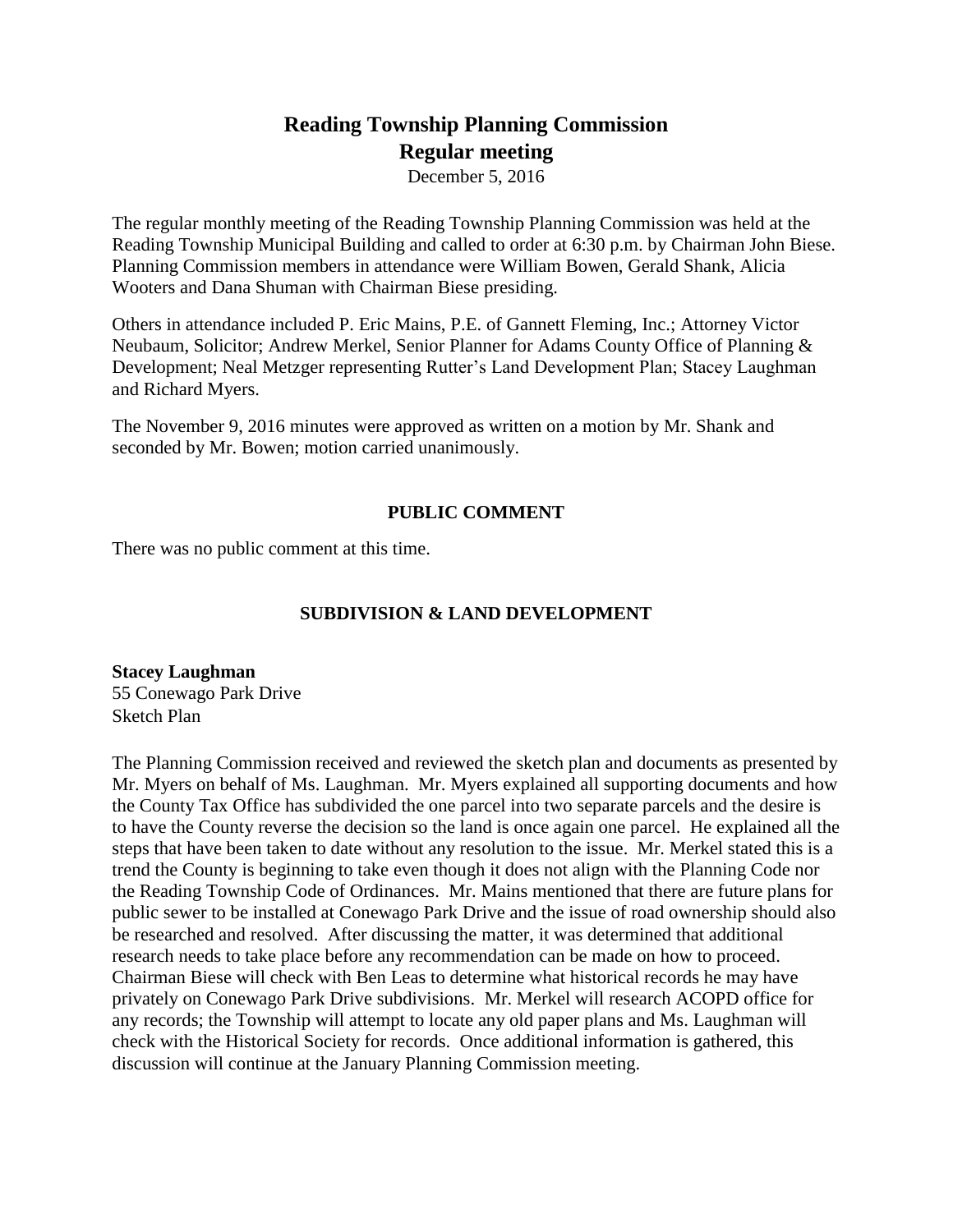#### **Hillandale Gettysburg #2016-05**

Lake Meade Road Final Land Development Plan – Waiver Letter

The Planning Commission received and reviewed the letter from Attorney Henry Heiser, III requesting the waiver of Township Ordinance §22-309 pertaining to the requirement that financial security be posted at the time the final plan is approved and recorded. Mr. Mains stated financial security in the form of a bond was a condition for final approval prior to the plan being recorded at the Adams County Recorder of Deeds Office and since the Code of Ordinance does not have a stipulation concerning this type of option a waiver must be considered. Attorney Neubaum stated he has no recollection of this type of request being considered in the past. After discussing the comments and receiving input from Attorney Neubaum, the Planning Commission on a motion by Mr. Bowen and a second by Mr. Shank, has recommended to the Board of Supervisors for subsequent review and consideration to accept the waiver request of Township Ordinance §22-309 with specific terms and obligations to be drafted by Attorney Neubaum on an executable document that will be recorded at the Adams County Recorder of Deeds Office with a dollar amount to be decided by the Board of Supervisors that will be held in escrow. This amount would be refundable if the building project does not materialize. This document shall also contain specific wording which would specify why this option is acceptable as compared to other plans; motion carried unanimously.

## **Rutter's Farm Store #2016-07**

Store #17 – East Berlin Road Final Land Development Plan

The Planning Commission received and reviewed the revised Final Land Development plan and review letter presented by Mr. Mains. Mr. Metzger presented the revisions and answered general questions from the Planning Commission. After discussing the comments and receiving input from Mr. Mains, the Planning Commission established the following two conditions as part of a recommendation for conditional approval:

- 1.  $\S 22-306.A(27) \& (28)$  The owner shall sign the plan prior to approval by the Township. All plans must have original signatures, seals and notarization and include a separate signature block for the Board of Supervisors to sign on each page to facilitate recordation of the Final Plan.
- 2. §23-502 An Operation and Maintenance Agreement shall be provided for the permanent (existing) stormwater management system. The content has been reviewed by Mr. Mains and the Township has received a notarized copy. The document requires signatures by the Board of Supervisors and to be properly recorded at the Adams County Recorder of Deeds Office prior to plan signatures.

On a motion by Mr. Shank and a second by Ms. Shuman, the Planning Commission has recommended conditional approval of Land Development Plan #2016-07 for Rutter's Farm Store #17 with the condition the two points listed above are resolved, and has recommended the final plan proceed to the Board of Supervisors for subsequent review and consideration for approval; motion carried unanimously.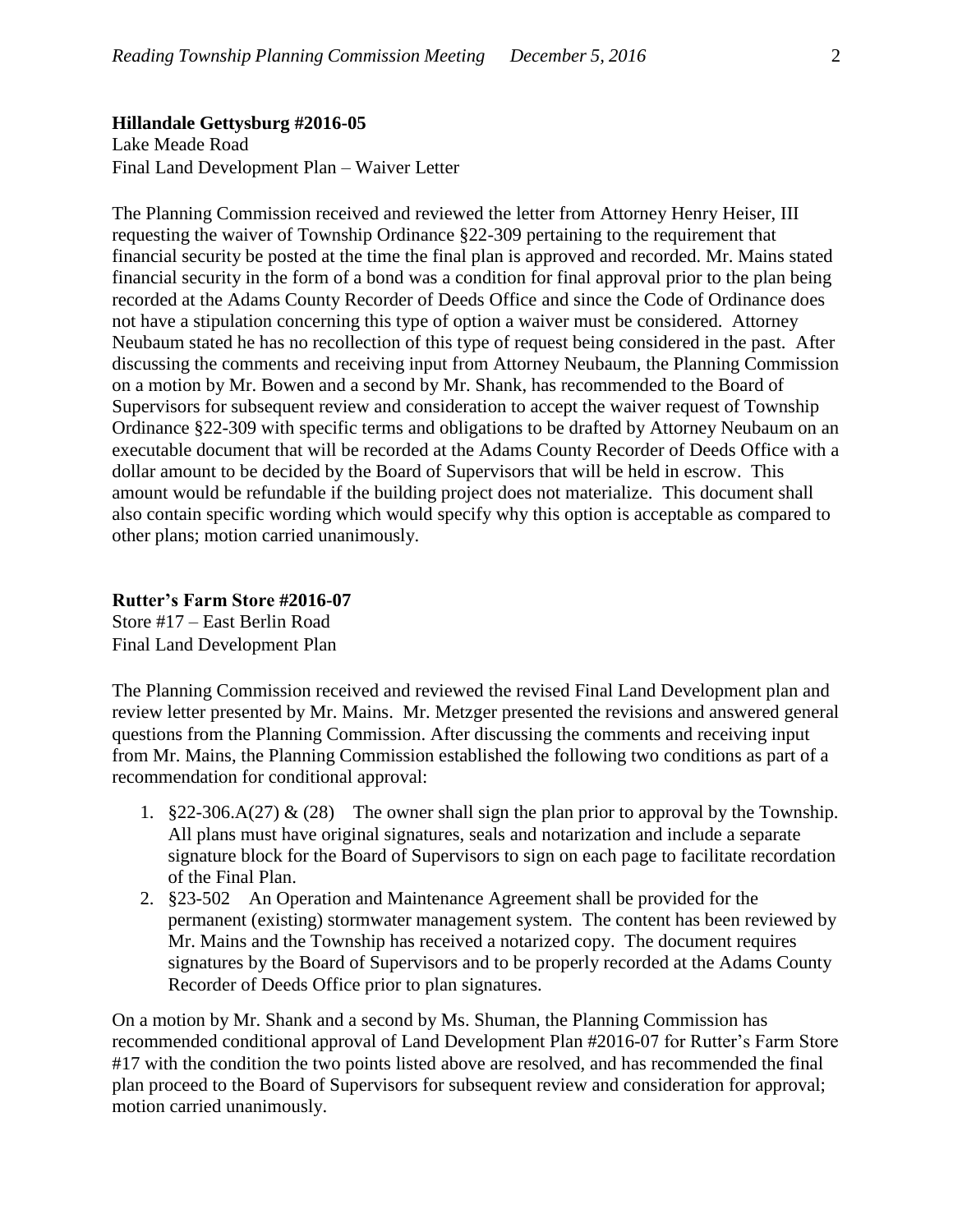### **Hampton Heights Phase III #2016-06**

Hampton Heights Development Final Subdivision Plan Discuss recreation area – Lot #112

Chairman Biese and Mr. Mains visually inspected lot #112, the proposed lot for Hampton Heights recreation area. Mr. Mains updated the Planning Commission on various suitability and usability issues which include the following:

- 1. Lot #112 has been graded and some nice natural features exist, though additional improvements are still required and need to be addressed at a future meeting.
- 2. Some areas have been seeded, but additional seeding needs to be completed.
- 3. The recreations area must be mowed and properly maintained on a continual basis.
- 4. Mulch trails to enter and exit the recreation area are present, but need to be compacted. The trails also need to be widened to a minimum of 48" in width and extended farther throughout the lot for better access.
- 5. The recreation area must be clearly identified and dedicated as a recreation area.

The Planning Commission has agreed to continue this discussion when Hampton Heights presents a revised plan for discussion at a future meeting and Mr. Mains has time to complete a revised review letter for consideration.

# **ZONING HEARING**

#### **Fletcher Farm, LLP #2016-03Z**

Special Exception – Farm Worker Housing

The Planning Commission received and reviewed the Zoning Hearing Board Application for the Special Exception request submitted for Farm Worker Housing to be constructed within the proposed storage building. The Planning Commission was concerned about the lack of details received since no drawings were submitted of the proposed housing to be contained within the storage building. After discussing the comments and receiving input from Attorney Neubaum, the Planning Commission has established the following requirements that the Zoning Hearing Board is to list as part of their conditions, in addition to any other conditions that may be established.

The unit will house no more people than the EDU can support and the housing unit must be fully contained within the storage building. The unit must comply with all Reading Township Code of Ordinance requirements and all kitchen facilities must be removed when the unit no longer houses farm workers.

With no additional discussion, a motion was made by Mr. Bowen and seconded by Ms. Wooters to accept the application and for Land & Sea Services to proceed with scheduling and conducting the hearing; motion carried unanimously.